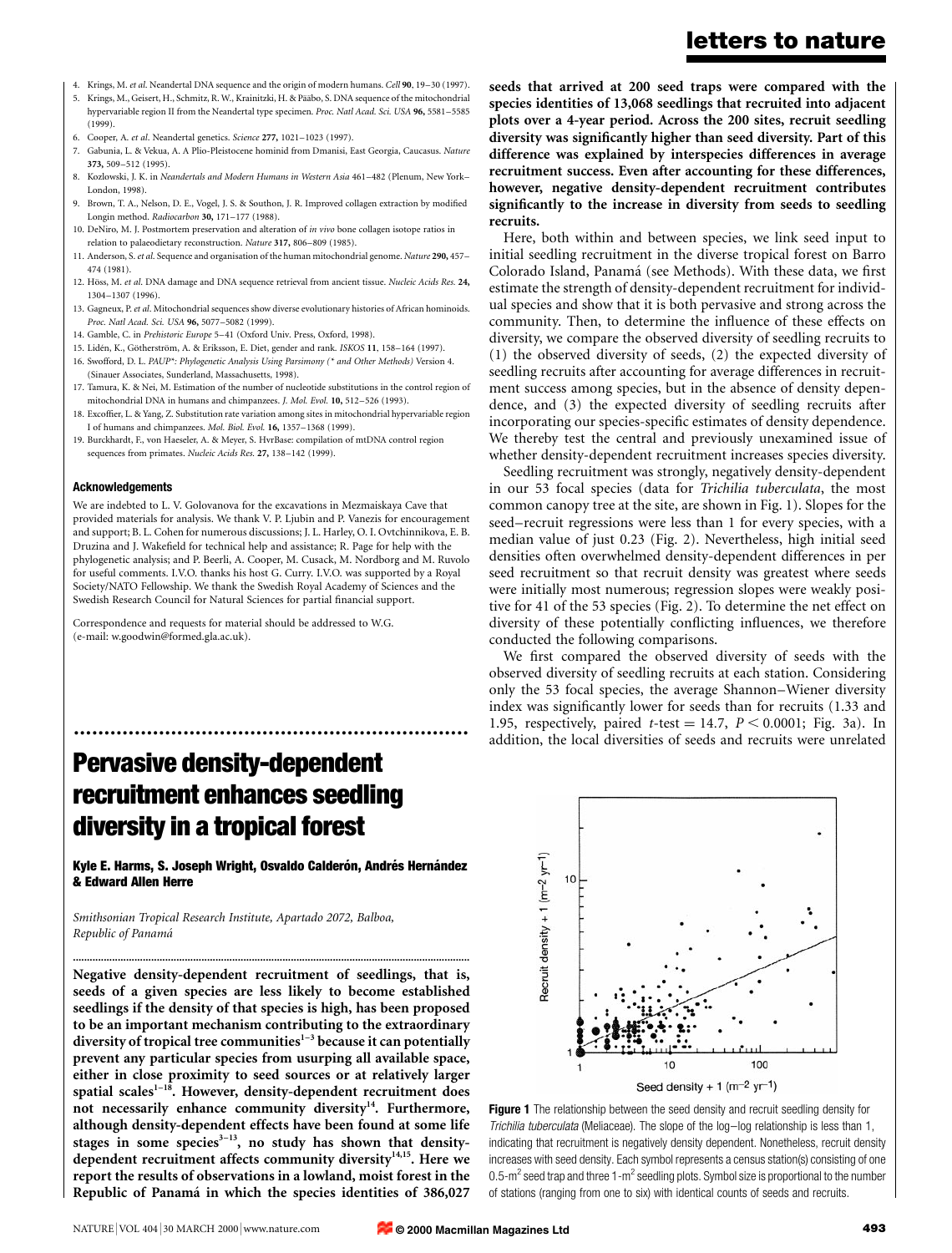# letters to nature



Figure 2 The frequency distribution of the exponent of the relationship between recruit density and seed density for 53 species of shrubs, trees and lianas. All exponents were less than 1 and the median was 0.23, suggesting that strong negative density dependence characterizes seedling recruitment.

(correlation coefficient,  $r^2 = 0.0029$ ); therefore, for these wellsampled species, diversity increased markedly during the seed-toseedling transition, and the diversity of the local seed rain was a very poor indicator of local seedling diversity. Similarly, the Shannon-Wiener index was lower for the aggregate of all seeds from all stations (2.82) as compared with the aggregate of all recruits (3.80). Moreover, the observed recruit diversity at the 200 stations was very similar to the overall diversity of the 229,071 stems greater than 1 cm diameter at breast height in the 50-Ha plot (Shannon-Wiener index =  $3.93$ <sup>19</sup>.

We then explored the relationship between recruit diversity and seed diversity using species specific, seed-recruit regressions to predict community-level seedling diversity. However, the speciesspecific regressions incorporate both density dependence and mean seed-to-seedling transition probabilities. In tropical forests, fecund species tend to produce small seeds that require relatively high light intensities to establish successfully, whereas less fecund species tend to produce larger seeds that establish readily in the shaded understory<sup>20,21</sup>. This life-history variation may increase diversity during the seed-to-seedling transition as small-seeded species tend to produce high seed densities and have low seed-to-seedling transition probabilities in the understory. As an example, five species with a seed mass of less than 8 mg accounted for 65.5% of the seed rain but just 5.0% of the recruits in this study. To isolate the consequences of these interspecies differences in average recruitment success, we calculated an expected recruit species composition for each station by multiplying the number of seeds of each species by a species-specific, mean seed-to-seedling transition probability (estimated as mean recruit density divided by mean seed density for each species). The expected diversity of recruits (mean  $= 1.65$ ) was greater than the observed diversity of seeds (paired  $t$ -test = 6.92,  $P < 0.0001$ ) but less than the observed diversity of recruits (paired  $t$ -test = 8.32,  $P < 0.0001$ ; Fig. 3b). Therefore, differences among species in their average success of seedling establishment accounted for part, but not all, of the difference in diversity observed between the seed rain and seedling recruits.

To estimate the influence of species-specific density dependence, we calculated a second expected recruit species composition for each station by substituting the number of seeds of each species into the appropriate, species-specific seed-recruit regression. The expected station diversities incorporating these density-dependent transition probabilities (mean  $= 1.91$ ) were not significantly different from the observed recruit diversities (paired  $t$ -test  $= 1.63$ ,  $P > 0.10$ ; Fig. 3c). Interspecies differences in average recruitment success explained part of the increase in diversity observed during the seed-to-seedling transition. Strong and pervasive density dependence explained the remainder.



Figure 3 Comparisons of Shannon-Wiener diversity indices within census stations. The diversity of recruits minus the diversity of the seed rain (a), the diversity of recruits predicted by incorporating interspecifies variation in average recruitment success (b), and the diversity of recruits predicted by incorporating both interspecifies differences in average recruitment success and density dependence (c). Predicted recruit diversity converges on observed recruit diversity with the inclusion of species-specific differences in average recruitment success  $(b)$  and density dependence  $(c)$ .

Several studies have shown high levels of host specificity in herbivorous insects and other pests that consume either leaf or seed tissue of tropical plants; such pests could be involved in producing the observed density-dependent effects<sup>4,7,10,22,23</sup>. Together with our findings, these studies suggest that the high diversity of plant species in this tropical forest is at least partially due to the continuing depredations by the pests and pathogens that selectively kill seeds and seedlings. Moreover, greater pest and pathogen pressure in the tropics<sup>17,24,25</sup>, together with the potential effect on plant regeneration shown here, may contribute to the well-known latitudinal gradient in plant diversity.

# Methods

#### Establishing and monitoring census stations

In December 1986, 200 seed traps were erected within the Forest Dynamics Project plot of Barro Colorado Island, Panama<sup>26,27</sup>. The average distance ( $\pm$ s.d.) between seed traps was 18.9  $\pm$  3.6 m. Each trap consisted of a 0.5-m<sup>2</sup>, open-topped, 1-mm wire-mesh bag held 0.8 m above the ground on a PVC frame. All seeds falling into the traps were counted and identified to species each week from 1 January 1987 to 31 December 1998 (ref. 27). Between January and March 1994, all woody plants less than 50 cm tall were tagged and identified to species in 600 1-m<sup>2</sup> plots. These plots were placed 2 m from each of three sides of each seed trap. Survivors were re-measured and new recruits were tagged and identified between January and March each year from 1995 to 1998. Each seed trap and its three adjacent plots constitute a census station.

Over 4 years, the seed rain included 287 species that germinate in soil and averaged 965 seeds  $\mathrm{m}^{-2}\,\mathrm{yr}^{-1}$ . During the study, most of the 200 census stations never received seeds from most species, in part due to low densities of reproductive adults, variable fecundity and limited seed dispersal<sup>17,27,28</sup>. First-year recruits included 216 species and averaged 5.45 individuals  $\mathrm{m}^{-2}\,\mathrm{yr}^{-1}.$  Seedling turnover was high, with an average of 55% of a year's recruits dying in their first year.

#### Regression analyses

To estimate the strength of density dependence on seedling recruitment, we examined the relationship ( $R = aS<sup>b</sup>$ ) between the density of recruits (R) and the density of seeds (S). Data were pooled across years within census stations, and care was taken to associate the appropriate years of seed fall and recruitment, especially for species with delayed